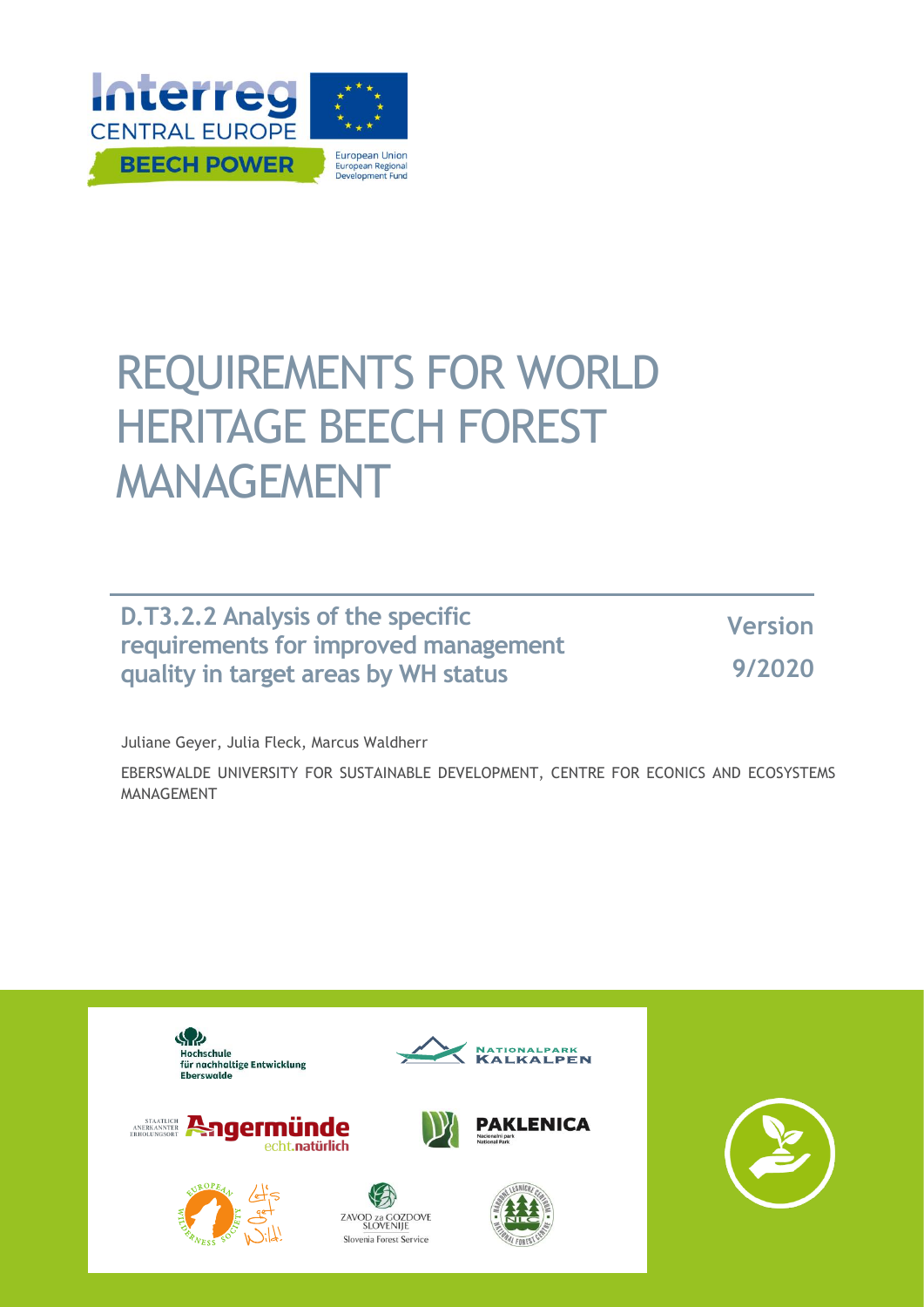



# **Table of Contents**

| 1              |        | Introduction                                           | $\mathbf{2}$     |
|----------------|--------|--------------------------------------------------------|------------------|
| $\overline{2}$ |        | Methodology                                            | $\mathbf{2}$     |
| 3              |        | <b>Results</b>                                         | $\mathbf{2}$     |
| 3.1            |        | Strategic objectives of the World Heritage Convention  | $\overline{2}$   |
| 3.2            |        | General requirements for improving management quality  | $\mathbf{3}$     |
| 3.3            |        | Specific requirements for improving management quality | 4                |
|                | 3.3.1  | Prioritising component part integrity                  | $\boldsymbol{4}$ |
|                | 3.3.2  | Spatial setting and design                             | 5                |
|                | 3.3.3  | Time frame                                             | 5                |
|                | 3.3.4  | Legal and regulatory framework                         | 5                |
|                | 3.3.5  | Strategic management planning                          | 6                |
|                | 3.3.6  | Research and knowledge management                      | 8                |
|                | 3.3.7  | Institutional capacity                                 | 8                |
|                | 3.3.8  | Governance                                             | 9                |
|                | 3.3.9  | <b>Education and Communication</b>                     | 10               |
|                | 3.3.10 | Community development and well-being                   | 10               |
|                | 3.3.11 | Tourism and visitor management                         | 12               |
| 4              |        | Conclusion                                             | 12               |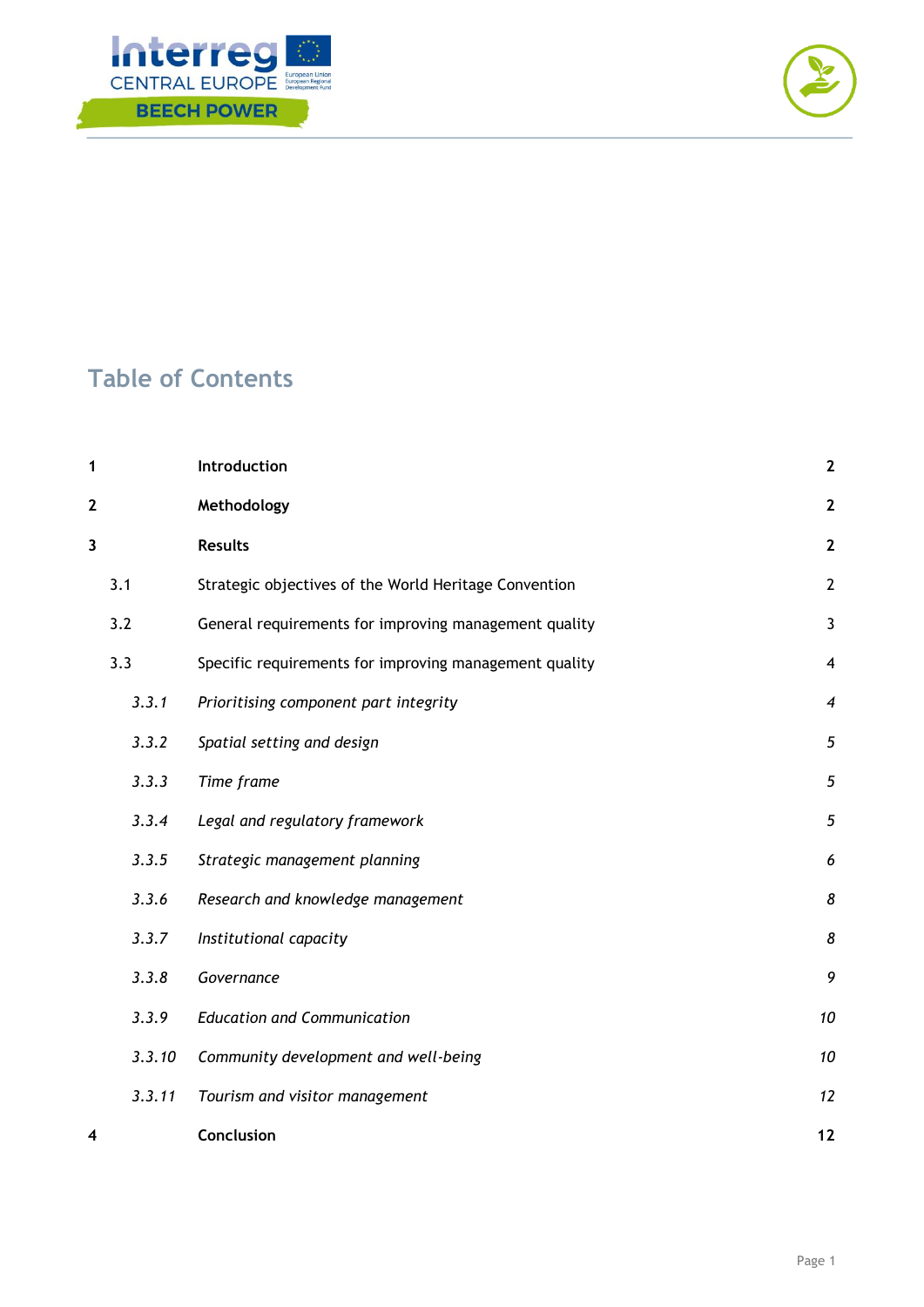



# <span id="page-2-0"></span>**1 Introduction**

High quality management of World Heritage (WH) sites and their component parts should aim for maximum effectiveness of management. In order to assess effectiveness of management, goals and requirements need to be acknowledged and accounted for.

Additional to the local requirements arising from their protected area status, component parts of the serial WH site "Ancient and Primeval Beech Forests of the Carpathians and Other Regions of Europe" must, also meet the requirements which arise from their WH status.

The aim of this study is, first, to analyse the requirements and potentials arising from WH status that can contribute to improving management quality in the component parts, thereby enhancing the overall management quality of the entire WH site, and second, to compile these in a format that is easily accessible to component managers. We consider binding WH policies, specific requests and decisions as well as technical recommendations for WH management as relevant requirements for managing WH component parts. With this analysis, component part managers and other parties involved or interested in component part management should be able to understand the concrete requirements and potential for managing a natural WH property on the level of the component part.

# <span id="page-2-1"></span>**2 Methodology**

The first step of this analysis was to find and select relevant documents that provide requirements and indicate the potential for improving management quality of natural WH component parts. We identified two types of documents corresponding to two levels of requirements: 1) general policies with regard to the WH convention, and 2) specific documents with regard to the serial WH site "Ancient and Primeval Beech Forests of the Carpathians and Other Regions of Europe" (see Table 1).

After a first rapid reading through the documents, we identified common themes relevant for the management of individual component parts of the serial WH site. We synchronised these with findings of other documents and studies on effective conservation and World Heritage management (e.g. UNESCO  $2008<sup>1</sup>$ , Leverington et al.  $2010<sup>2</sup>$ , UNESCO 2012<sup>3</sup>, Geyer et al.  $2017<sup>4</sup>$ ) and defined eleven thematic categories of quality management in the component parts of WH Beech Forest. These categories built the framework for further thorough analysis and allow sorting of the information from various sources:

- 1) Prioritizing ecosystem functionality and integrity
- 2) Spatial setting and design
- 3) Time frame
- 4) Legal and regulatory framework
- 5) Strategic management planning
- 6) Research and knowledge management
- 7) Institutional capacity
- 8) Governance
- 9) Education and communication
- 10) Community development and well-being
- 11) Tourism and visitor management.

<sup>1</sup> UNESCO (2018) Enhancing our Heritage Toolkit. Assessing management effectiveness of natural World Heritage sites. UNESCO World Heritage Centre, Paris, France.

<sup>&</sup>lt;sup>2</sup> Leverington et al. (2010) Management effectiveness evaluation in protected areas - a global study. Second edition 2010. The University of Queensland, Brisbane, Austria.

<sup>3</sup> UNESCO (2012) Managing Natural World Heritage. World Heritage Resource Manual. ICCROM, ICOMOS, IUCN, UNESCO World Heritage Centre.

<sup>4</sup>Geyer et al. (2017) Assessing climate change-robustness of protected area management plans – the case of Germany. PLoS ONE 12(10): e0185972. https://doi.org/10.1371/journal.pone.0185972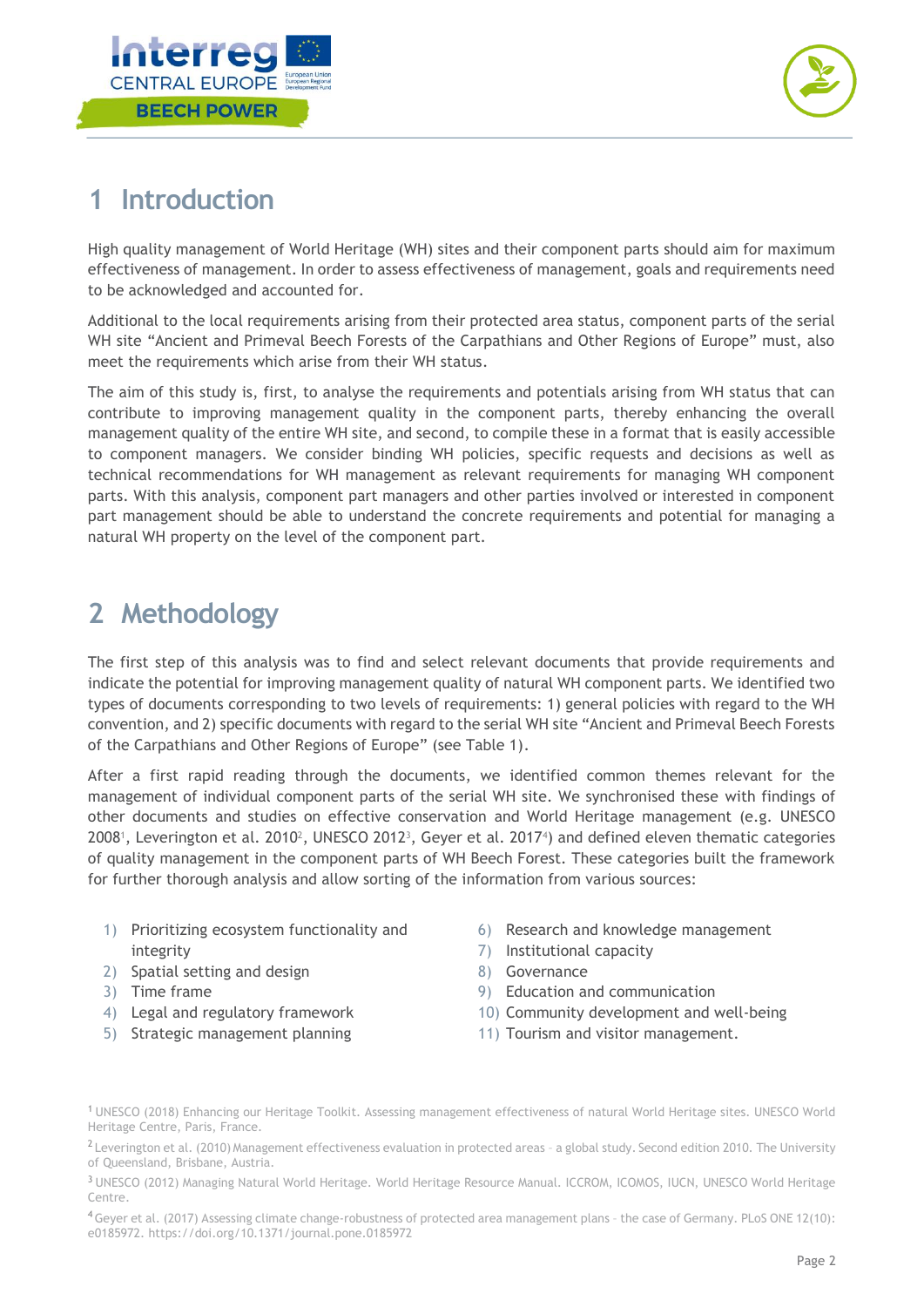



*Table 1: Relevant sources and documents for requirements and potential for improving management quality of WH component parts.*

| Document type and name |                                                                                                                                                      |  |  |
|------------------------|------------------------------------------------------------------------------------------------------------------------------------------------------|--|--|
| $\mathsf{A}$           | <b>General policy of the WH Convention</b>                                                                                                           |  |  |
| A1                     | World Heritage Convention                                                                                                                            |  |  |
| A2                     | Operational Guidelines for the Implementation of the World Heritage Convention                                                                       |  |  |
| A <sub>3</sub>         | Policy for the Integration of a Sustainable Development Perspective Into the Processes of<br>the World Heritage Convention                           |  |  |
| A4                     | The Budapest Declaration on World Heritage                                                                                                           |  |  |
| A <sub>5</sub>         | World Heritage Capacity Building Strategy                                                                                                            |  |  |
| A6                     | The World Heritage Centre's Natural Heritage Strategy                                                                                                |  |  |
| A7                     | Policy document on the impact of Climate Change on World Heritage properties                                                                         |  |  |
| A <sub>8</sub>         | Strategy for Reducing Risks form Disasters at World Heritage Properties                                                                              |  |  |
| A9                     | Strategy to Assist States Parties to Implement Appropriate Management Responses<br>(Endorsed by World Heritage Committee at its Decision 30 COM 7.1) |  |  |
| A10                    | Individual decisions of the World Heritage Committee                                                                                                 |  |  |
| A11                    | Case Law - Synthesis based on relevant Committee decisions <sup>5</sup>                                                                              |  |  |
| A12                    | World Heritage Tourism Programme (adopted with Decision 36 COM 5E)                                                                                   |  |  |
| B                      | <b>Site-specific documents</b>                                                                                                                       |  |  |
| <b>B1</b>              | Nomination dossier & suppl. material                                                                                                                 |  |  |
| <b>B2</b>              | Joint Declaration of Intent                                                                                                                          |  |  |
| <b>B3</b>              | Advisory Body Evaluation (IUCN) 2017                                                                                                                 |  |  |
| B4                     | Decision 41 COM 8B.7 (2017)                                                                                                                          |  |  |
| <b>B5</b>              | Decision 42COM 7B.71 (2018)                                                                                                                          |  |  |
| <b>B6</b>              | Decision 43COM 7B.13 (2019)                                                                                                                          |  |  |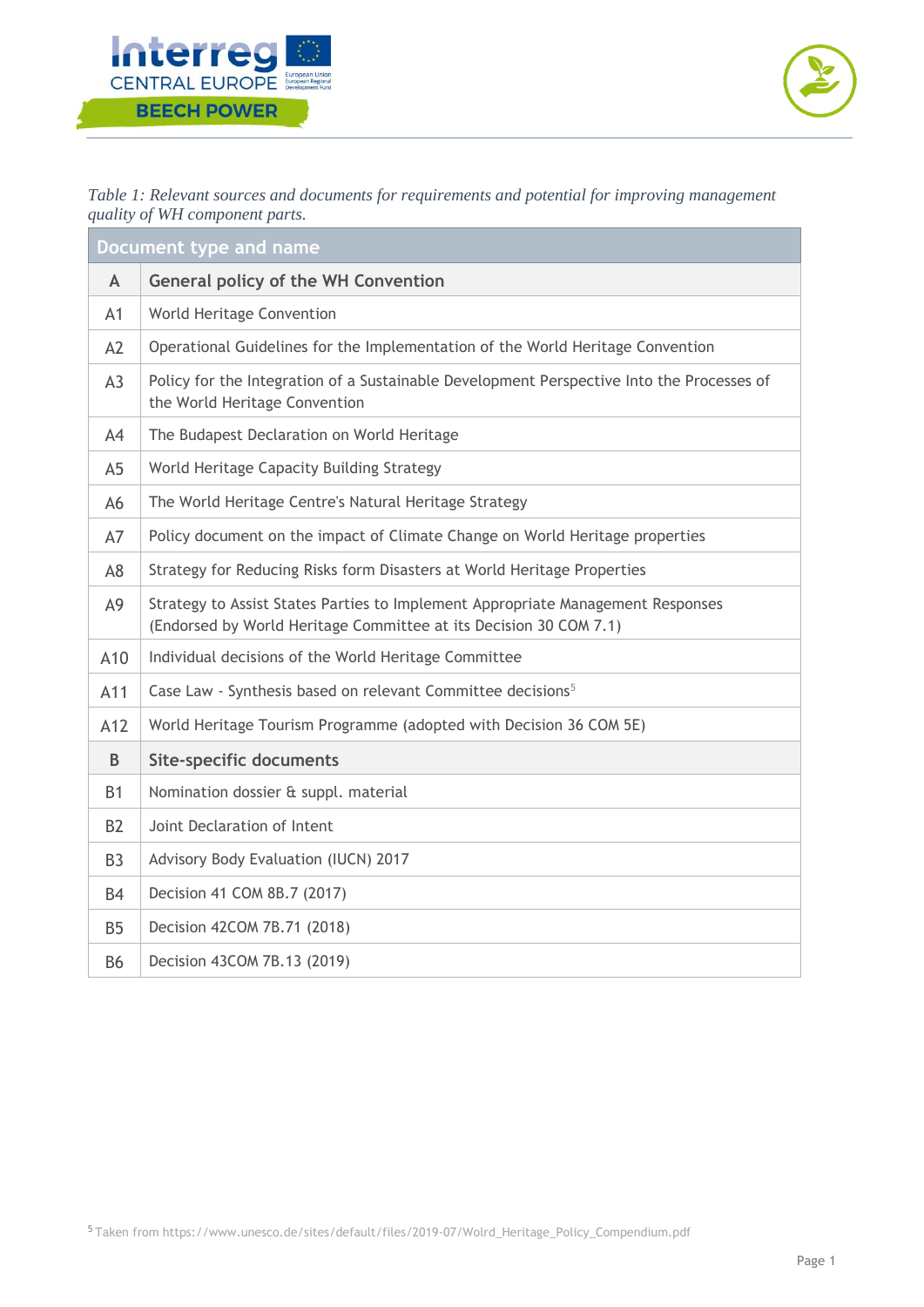



# <span id="page-4-0"></span>**3 Results**

# <span id="page-4-1"></span>**3.1 Strategic objectives of the World Heritage Convention**

All WH-related policies follow the five strategic objectives of the World Heritage Convention. Any requirement or recommendation therefore serves one or more of these objectives. The so-called "Five Cs" are proclaimed in the Budapest Declaration (2002) and by Decision 31 COM 13B (2007)<sup>6</sup>.

#### **Credibility**

The WH list comprises cultural and natural properties of Outstanding Universal Value (OUV). In order to maintain credibility of the list the OUV of each WH site and thus of each individual component part has to be protected from social, economic and other pressures or changes that might have negative impacts. Each component part should further contribute to the Outstanding Universal Value of the property as a whole in a substantial, scientific, readily defined and discernible way.

Therefore, each property must have adequate long-term legislative, regulatory, institutional and/or traditional protection and management to ensure that their Outstanding Universal Value, including the conditions of integrity and/or authenticity at the time of inscription, are sustained or enhanced over time.

#### **Conservation**

Conservation of cultural and natural heritage is at the core of the *Convention.* Conservation includes effective and active measures that can be taken by States Parties to ensure the identification, protection, presentation and transmission of heritage. Conservation of natural heritage refers to the protection, care, management and maintenance of ecosystems, habitats, wildlife species and populations, within or outside of their natural environments, in order to safeguard the natural conditions for their long-term permanence (IUCN).

#### **Capacity-building**

Capacity-building – whether of practitioners, institutions or communities and networks – is seen as a form of people-centred change that entails working with groups of individuals to achieve improvements in approaches to managing heritage.

Capacity-building in the World Heritage framework can encompass the strengthening of knowledge, abilities, skills and behaviour of people with direct responsibilities for heritage conservation and management. It can improve institutional structures and processes through empowering decision-makers and policy-makers, and can introduce a more dynamic relationship between heritage and its context and, in turn, greater reciprocal benefits by using a more inclusive approach, and in a way that provides a sustainable approach to missions and goals.

#### **Communication**

The World Heritage Convention encourages States Parties to strengthen the appreciation of the public for World Heritage properties and to enhance their protection through educational and information programmes.

The presentation and interpretation of World Heritage sites should, as set out in the Convention text, increase people's awareness, understanding and appreciation of the need to preserve cultural and natural

<sup>&</sup>lt;sup>6</sup> For a short summary of the Five Cs their description was taken from the Policy Compendium for the WH Convention accessible at https://www.unesco.de/sites/default/files/2019-07/Wolrd\_Heritage\_Policy\_Compendium.pdf.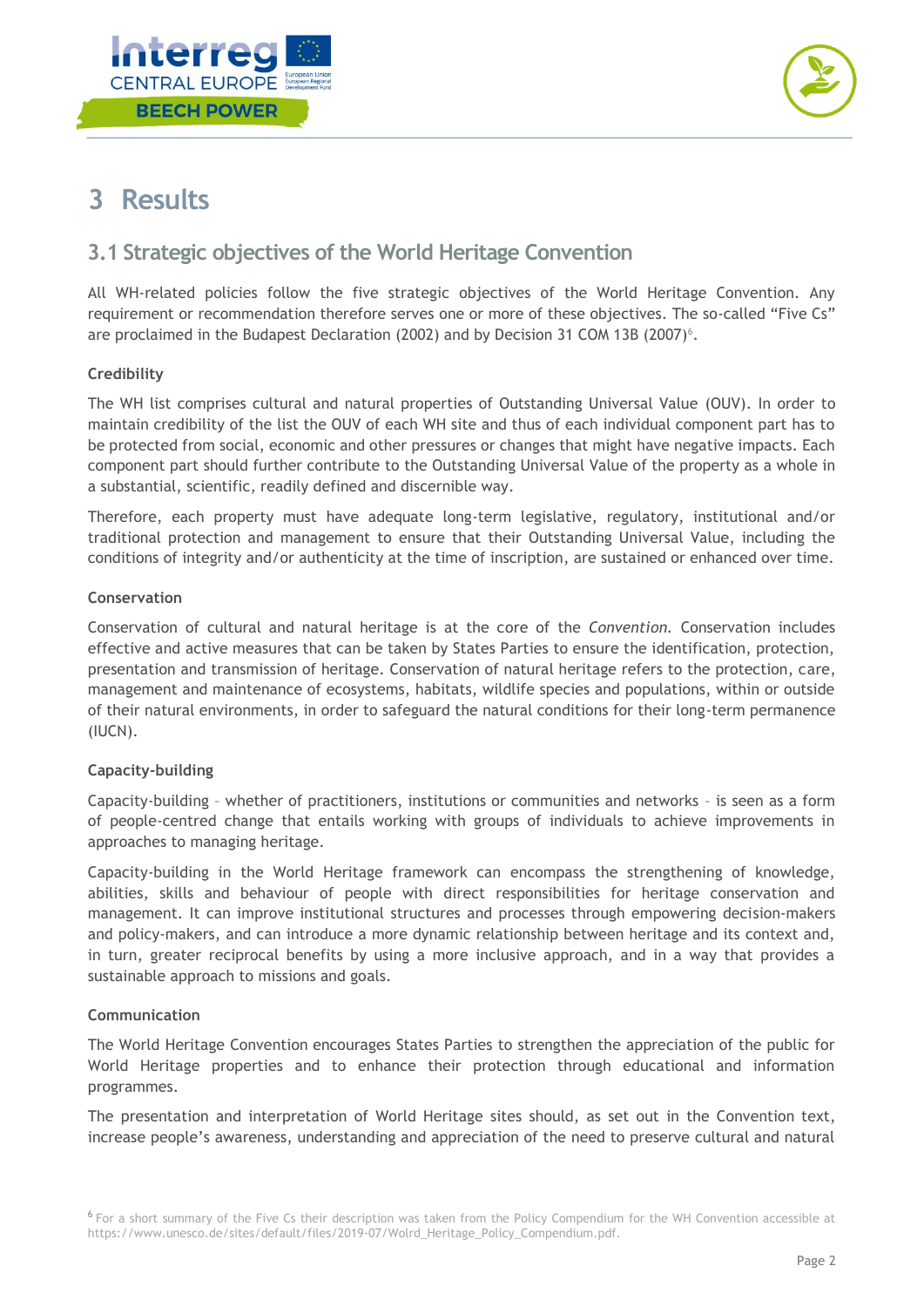



heritage, ensuring that future generations understand the values associated with this heritage and helping to increase stakeholders' participation in the protection and presentation of heritage.

#### **Community**

One of the central objectives of the World Heritage Convention is to enhance the role of communities in the implementation of the Convention and to encourage the participation of the local population and different stakeholders in the preservation of their cultural and natural heritage. In addition, the Convention asks each State Party 'to adopt a general policy which aims to give the cultural and natural heritage a function in the life of the community'.

# <span id="page-5-0"></span>**3.2 General requirements for improving management quality**

#### **Meet the requirements of the WH Convention**

As a matter of course component part management works within the framework of the WH Convention and must meet according requirements. Hence all objectives, strategies and decisions must comply with the WH Convention. This is especially challenging concerning the goal of achieving sustainable development. On the one hand, all land use and strategies for economic development, such as tourism, must not compromise the integrity of the WH property. On the other hand, conservation and management strategies must in turn also adequately account for the well-being of local communities.

#### **Manage for sustainable development at a larger scale**

Achieving sustainable development will require acting at a scale that is much larger than the property itself and, in the process, some dimensions of sustainable development may prove to be of greater relevance than others (A3). WH properties may act as model regions for sustainable development setting standards for best practice and catalysing wider change rather than falling victim of it (A3). For this it is important to apply an integrated management approach beyond the property including any buffer zone(s), as well as the broader landscape, cultural and socio-economic setting (A2).

#### **Act self-responsibly as part of the serial WH site**

Component part management must acknowledge at all times to be a self-responsible part of the serial, transnational WH site and managers are expected to act accordingly. It must be clear, that the series as a whole and not necessarily the individual parts of it are of Outstanding Universal Value (A2) to be maintained. All component parts are expected to at least participate in obligations for monitoring, periodic reporting and reactive monitoring coordinated by the overall coordination body of the serial WH site (A2). Component part authorities are expected to self-responsibly report exceptional circumstances or work undertaken which may have an impact on the OUV of property or the state of conservation to the coordination office of the WH site (A2). Moreover, component parts should actively contribute to the improvement of collaborative management of the serial site.

#### **Apply the ecosystem approach**

Component part managers should promote the integration of ecosystem approach principles into all stages of planning and management of WH sites (A6). They are intended to safeguard the ongoing evolutionary and natural dynamic processes to preserve the entire biological diversity of the beech forests (B1).

#### **Consider climate change in all aspects of management**

Climate Change is one risk among a number of challenges facing World Heritage sites. This threat should be considered in the broader context of the conservation (A9) of the component parts as well as of the serial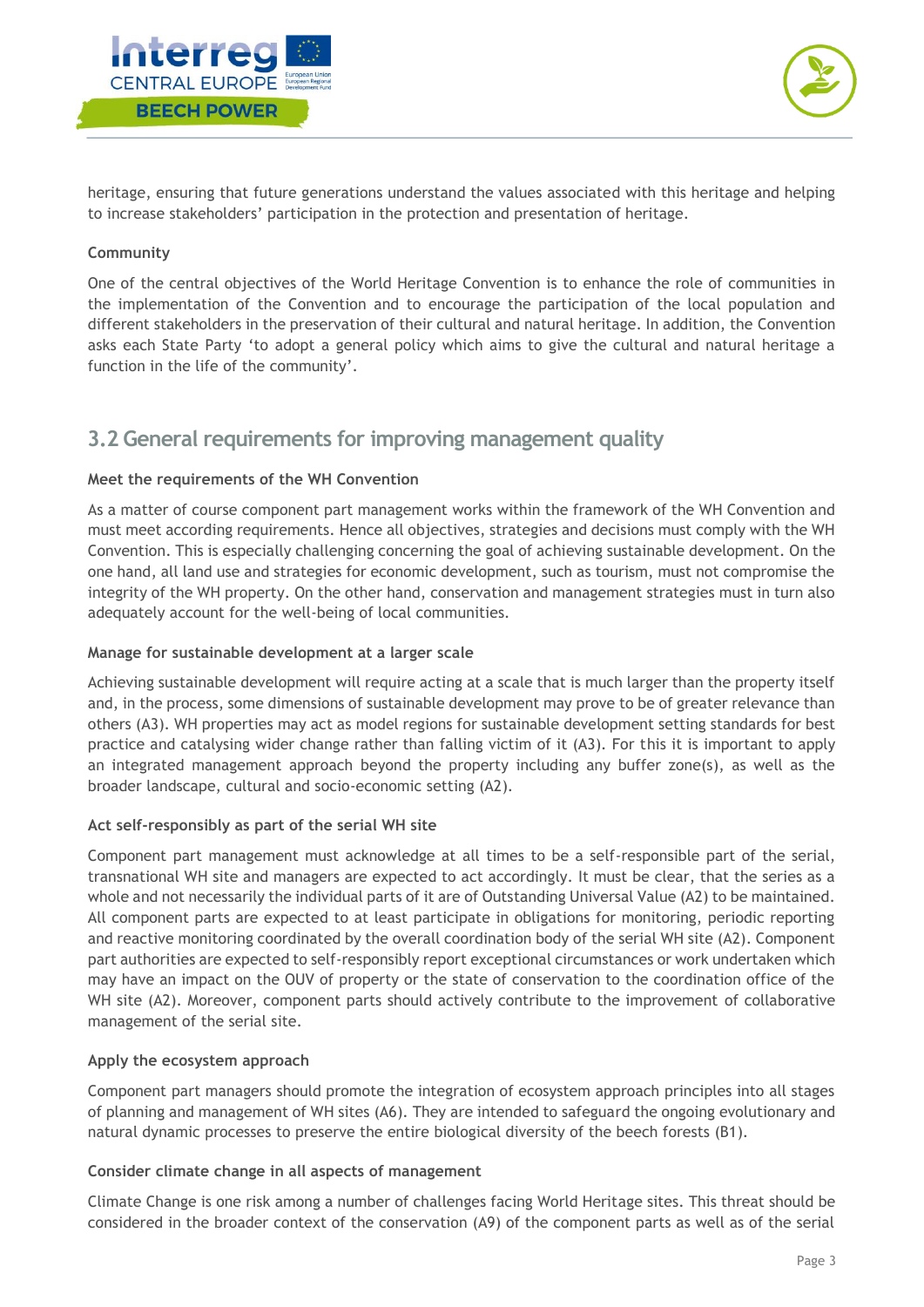



WH site. Climate change must be considered in all aspects of managing, monitoring and reporting on the status of the properties (A7). There is the possibility to ask assistance/guidance from the WH Committee (WHC) to implement appropriate management responses to face the threats posed by climate change (A9).

# <span id="page-6-0"></span>**3.3 Specific requirements for improving management quality**

### <span id="page-6-1"></span>**3.3.1 Prioritising component part integrity**

#### **Focus on ecological integrity and functioning**

The overarching goal for conservation and management of the serial WH site is the protection of the OUV; this includes the sustenance or enhancement of the conditions of integrity, i.e. wholeness/intactness at the time of inscription (A2). Therefore, the OUV must be a clearly defined and central element within the protection and management system for the property (A11) and thus of each component part. Special emphasis should be given to buffer zone management (dead and decaying wood) including ongoing monitoring of threats and (B4) in order to reduce negative impacts on the property.

World Heritage properties may contribute to environmental sustainability (A3) if management focusses on protecting biological and cultural diversity and ecosystem services and benefits as well as strengthening resilience to natural hazards and climate change (A3).

#### **Ensure sustainable land use and implement restrictions**

WH properties may support a variety of ongoing and proposed uses that are ecologically and culturally sustainable and which may enhance the quality of life and well-being of communities concerned. However, component part management must ensure that such sustainable use or any other change does not impact adversely on the Outstanding Universal Value of the property. The appropriateness of any kind of human use must be assessed for each individual component part and adequate measures such as restrictions must be consequently applied (A2).

The WHC repeatedly demands that logging is and remains strictly prohibited within the property (B5, B6) and to prevent logging operations in the buffer zones if they could negatively impact natural processes and property's OUV (B5, B6). The management regime of the buffer zone must ensure the protection of the OUV (B5). There is the possibility to invite a joint Heritage Centre/IUCN Reactive Monitoring mission to components to assess whether the buffer zone of the property might have negative impacts on its OUV (B6). Special emphasis shall be given to buffer zone management with regard to dead and decaying wood (B4). Component part management must ensure that components are ecologically viable, well-buffered and connected (B3).

#### **Address climate change**

In order to maintain ecological integrity of the component parts, climate change as a global impacting factor should be addressed in conservation and management. Building resilience to climate change by reducing other pressures and threats, and developing and implementing climate adaptation strategies (A107) should be integrated in conservation goal setting.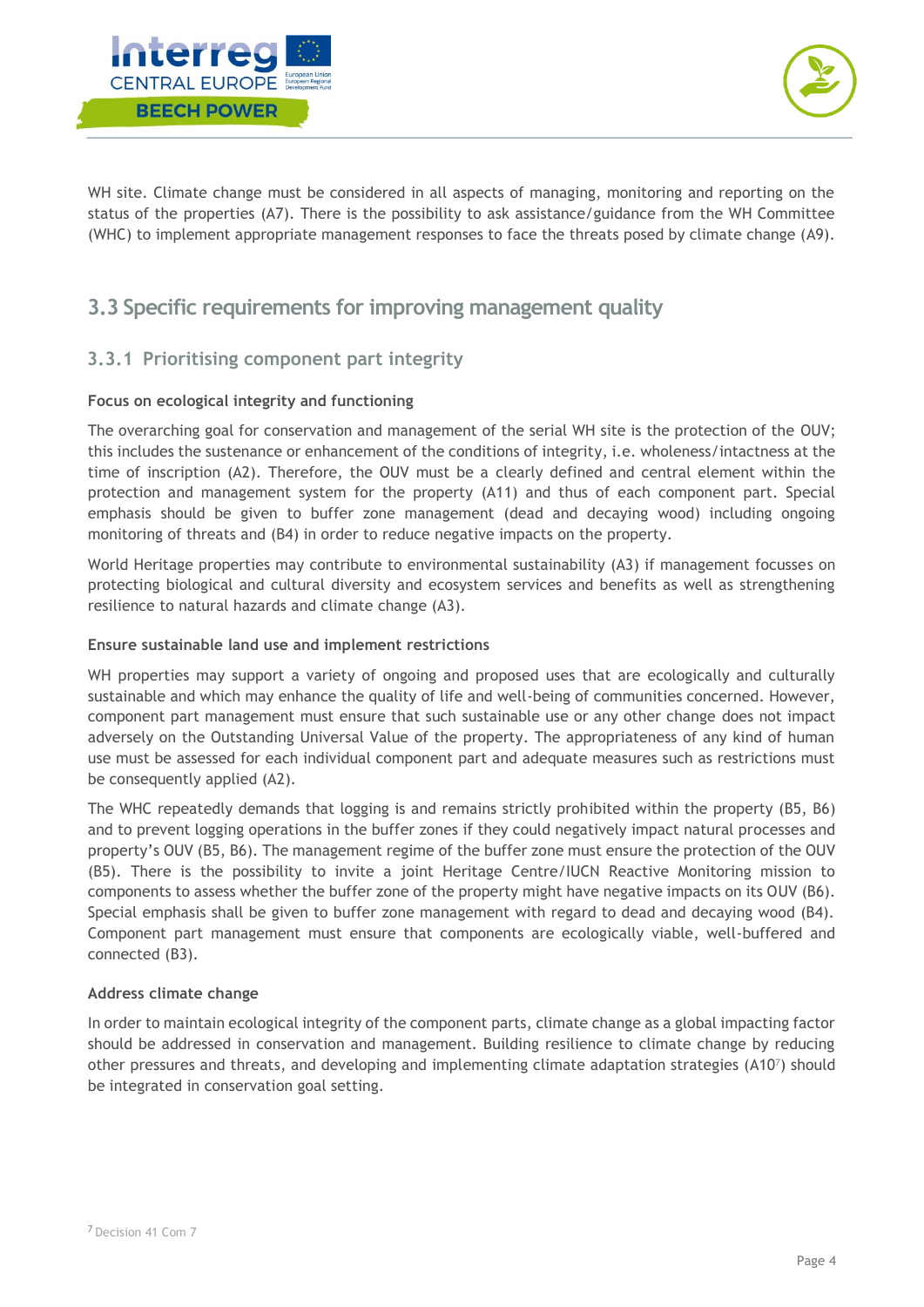



# <span id="page-7-0"></span>**3.3.2 Spatial setting and design**

#### **Ensure delineation and size of property**

The delineation of boundaries is an essential requirement in the establishment of effective protection of nominated properties. Boundaries should incorporate all the attributes that convey the Outstanding Universal Value and to ensure the integrity and/or authenticity of the property. Boundaries should reflect the spatial requirements of habitats, species, processes or phenomena that provide the basis for their inscription on the World Heritage List. The boundaries should include sufficient areas immediately adjacent to the area of Outstanding Universal Value in order to protect the property's heritage values from direct effect of human encroachments and impacts of resource use outside of the nominated area (A2). Specifically concerning the serial WH site, an adequate minimum size of the individual component parts (B3) of 50 ha (B4, B6) must be ensured.

#### **Ensure adequate buffer zones**

For the effective protection of the property, an adequate **buffer zone** must be provided as well as a clear explanation of how the buffer zone protects the property. The buffer zone is not part of the property but an area surrounding the nominated property, which has complementary legal and/or customary restrictions placed on its use and development to give an added layer of protection to the property. Further, it acts as planning tool to enhance mutual benefits of local and other communities and the heritage itself (A3). Any modifications to or creation of buffer zones subsequent to inscription of a property on the World Heritage List must be approved by the World Heritage Committee (A2).

The WC Committee and its Advisory Body demand a clear and strict approach to buffer zone design and management (B6) following a consistent and cohesive approach across all components and clusters (B3). The Buffer zones are adequate in size, subject to a management regime, which ensures the protection of the property's OUV (B5). Effective and well-designed buffer zones pose a feasible option to protect the integrity of small forest remnants within the WH property, esp. from surrounding (human land use) pressures (B3).

#### **Manage for component part connectivity**

Being parts of a serial WH site, the component parts should reflect cultural, social or functional links over time that provide, where relevant, landscape, ecological, evolutionary or habitat **connectivity** (A2). Therefore, the WHC demands to improve the ecological connectivity between component parts across the property as well as for greater connectivity across the whole beech forest network (B3, B4, B6).

#### <span id="page-7-1"></span>**3.3.3 Time frame**

#### **Apply a long-term perspective**

All WH properties must have adequate long-term protection and management (A2) in order to ensure both, the effective protection of the property, as well as the well-being of present and future generations" (A2, A3). Component part managers must apply a long-term perspective to all processes of decision-making within WH properties (A3). Especially with regard to climate change and other environmental change, longterm perspectives are highly applicable (A11).

#### <span id="page-7-2"></span>**3.3.4 Legal and regulatory framework**

#### **Ensure adequate protection context**

All component parts need an appropriate protection context (B3) meaning an adequate long-term legislative, regulatory, institutional and/or traditional protection of the property from social, economic and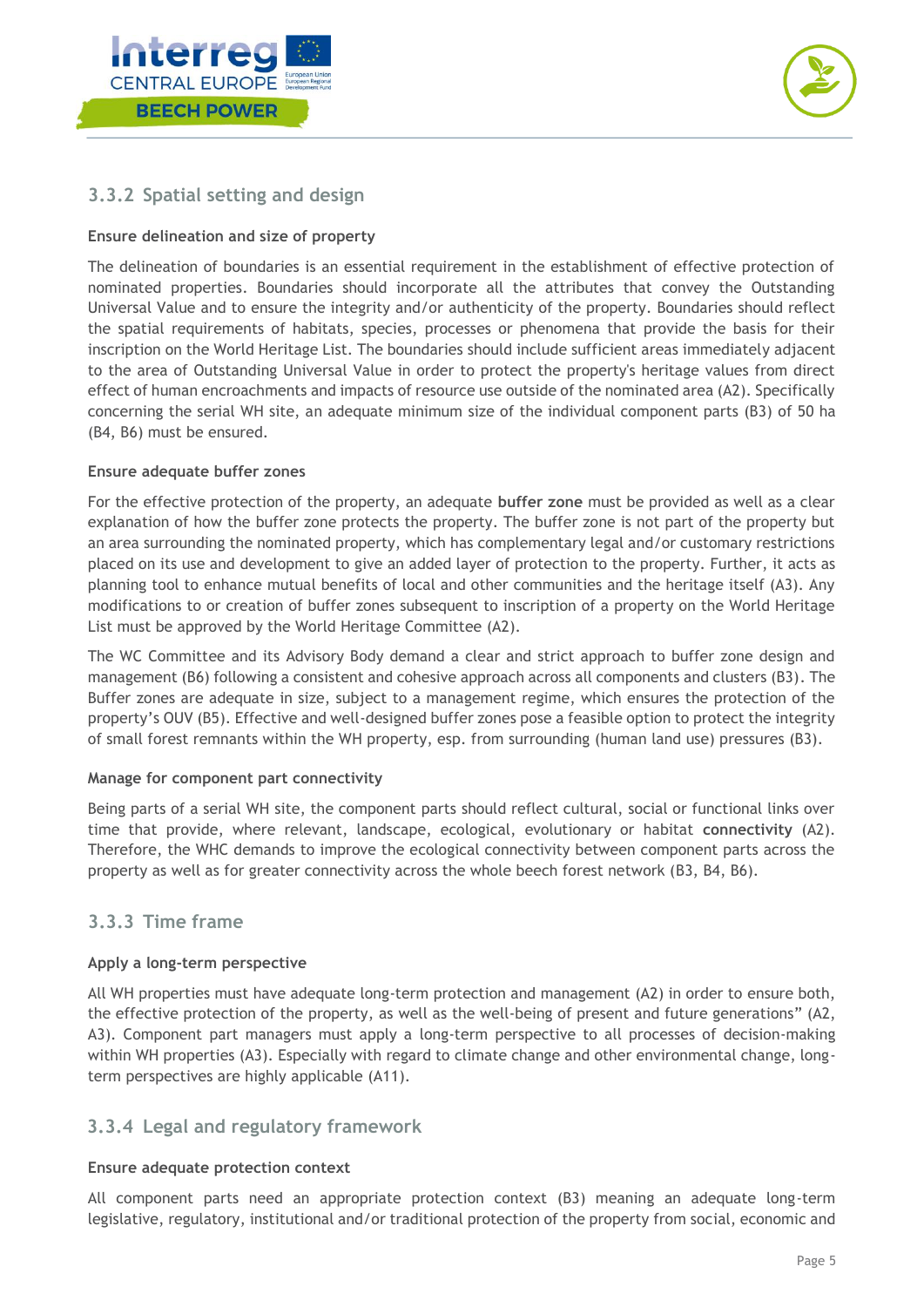



other pressures or changes that might negatively impact the Outstanding Universal Value, including the integrity of the property (A2). It also means adequate protection at the national, regional, municipal, and/or traditional level for the property (A2) are in place, sustained and implemented. Legislations, policies and strategies affecting World Heritage properties should not only ensure the protection of the Outstanding Universal Value, but should at the same time support the wider conservation of natural and cultural heritage, and promote and encourage the active participation of the communities and stakeholders concerned with the property. These are seen as necessary conditions for its sustainable protection, conservation, management and presentation (A2). In order to comply with this requirement component part management must ensure the legal and regulatory framework is adequate for the conservation and management of the component part and advocate adaptations if necessary.

#### **Engage for political support and supporting legislation**

The WH status can be very useful as a means to raise awareness about urgent topics affecting Heritage sites, such as climate change, and to mobilise political support and catalyse policy development. Component part management should be aware of this and advocate policy development for topics that are very urgent, apply for a wider region and/or those that are beyond their scope of action. WH sites are requested to catalyse the international debate and to obtain support for policies to mitigate climate change (A7) and to ensure that the results about climate change affecting World Heritage properties reach the public at large, in order to mobilise political support for activities against climate change  $(A10<sup>8</sup>)$ .

#### **Ensure strict protection regime of property**

Specific requirements for the serial WH site arising from the Advisory Body evaluation and concrete WHC decisions focus on the strict protection regime in the property and strengthen protection within buffer zones to prevent negative human influences. Preventing commercial and illegal logging in the property and reducing logging regimes in buffer zones by legal provisions are the most serious topics to be tackled by component part management (B3, B4, B5).

#### **Act within legislative and regulatory framework**

Management authorities of component parts must ensure management goals and strategies comply with the existing legislative and policy frameworks (B3). Conservation and management approaches should also be integrated within their larger regional planning frameworks of WH properties giving consideration in particular to the integrity of socio-ecological systems (A3).

#### **Act within WH Convention and according WHC decisions**

Generally, the management of individual component parts must also comply with all WH policies and operational guideline. Specifically, decisions of the WH Committee must be respected and pursued. Those decisions may relate to specific component parts or component clusters as well as the whole serial site.

### <span id="page-8-0"></span>**3.3.5 Strategic management planning**

#### **Apply an integrated planning approach**

Component part management should take an integrated approach to planning and management beyond the property including any buffer zone(s), as well as the broader setting. The broader setting, may relate to the property's topography, natural and built environment, and other elements such as infrastructure, land use patterns, spatial organisation, and visual relationships. It may also include related social and cultural practices, economic processes and other intangible dimensions of heritage such as perceptions and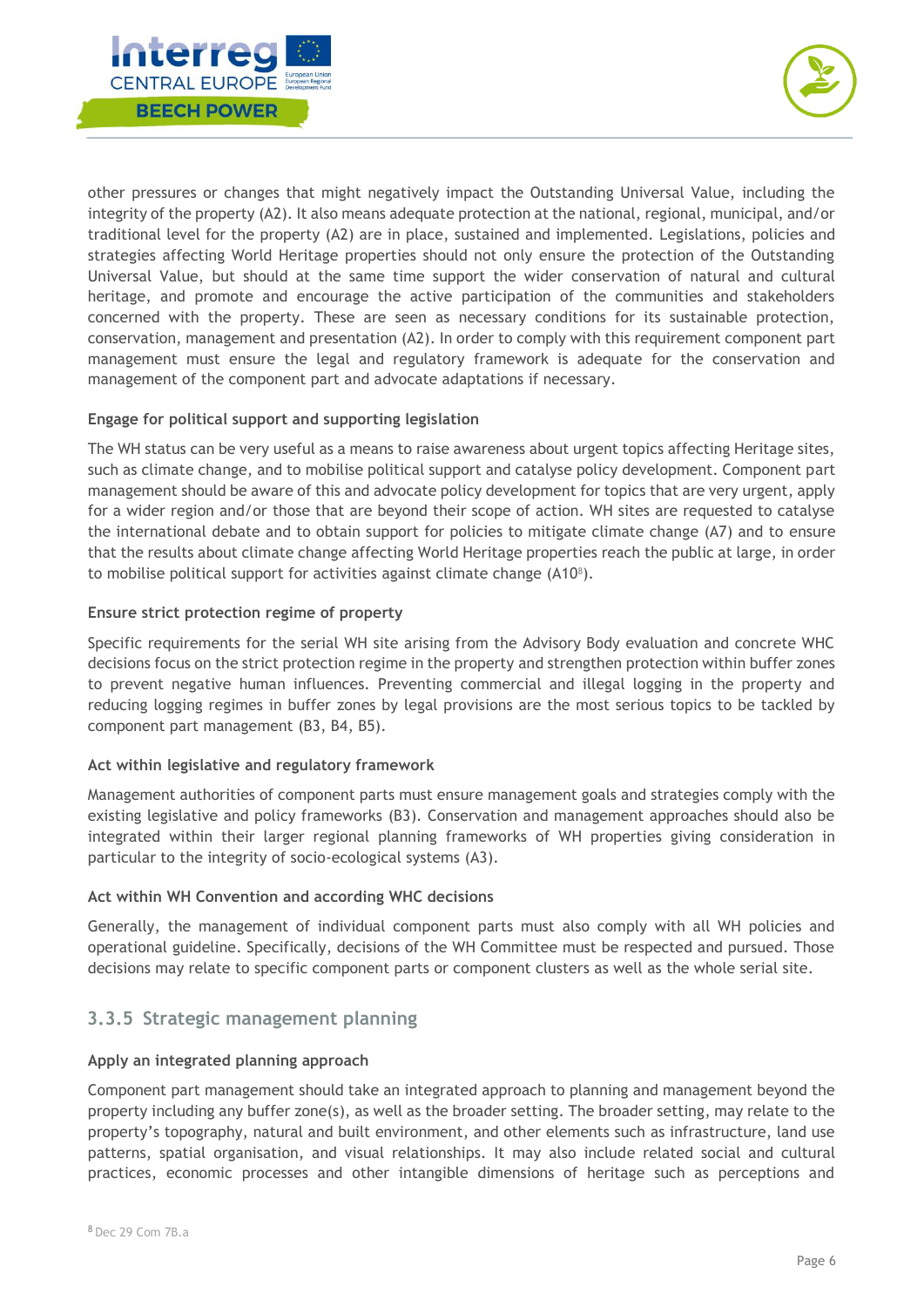



associations. Management of the broader setting is related to its role in supporting the Outstanding Universal Value (A2). Management systems may incorporate traditional practices, existing urban or regional planning instruments, and other planning control mechanisms, both formal and informal (A2). A cycle of short, medium and long-term actions may be applied to protect, conserve and present the property (A2). An effective management system depends on the type, characteristics and needs of the individual component part and its cultural and natural context. Management systems may vary according to different cultural perspectives, the resources available and other factors. Thus, in order to define management and meet the specific requirements of the individual component parts, management plans for each component part or at least specific sections on WH property management in existing management plans with a wider focus are obligatory (A2, B1). They must be in line with the integrated management system installed for the serial WH site.

#### **Impact assessment of proposed development**

It is essential to provide for the systematic assessment of environmental, social and economic impacts of all proposed interventions and developments (A2, A3). Especially concerning the impact of tourism, the World Heritage Committee encourages the thorough assessment of its potential impacts on the OUV prior to any development of tourism facilities (A11).

#### **Vulnerability analysis and risk management**

Management planning can include an assessment of the vulnerabilities of the property to social, economic, environmental and other pressures and changes, including disasters and climate change (A2). Component parts are advised to include risk management as an element in their World Heritage site management planning (A2) and to reduce the vulnerability of WH properties and their settings against disaster and climate change (A3). This includes identifying, assessing and monitoring risks and reducing underlying risk factors at WH properties (A8). Managers are especially advised to advance their planning for disaster risk management (A8) and to seriously consider the potential impacts of climate change within their management planning to be able to take early action in response to these potential impacts  $(A10^{\circ})$ . In order to build resilience against climate change all other pressures and threats on the property need to be further reduced to the greatest extent possible. Climate change adaptation strategies need to be developed and implemented for properties at risk of climate change impacts (A1010). Likewise, other risks and potential negative influences must be proactively planned for, for example the increasing visitor interest or tourism development in the component parts of the serial WH site (B3).

#### **Monitoring**

WH sites are required to participate in the process of monitoring encompassing Reactive Monitoring and Periodic Reporting (A2) as given in the Operational Guidelines. The Periodic Reporting covers the state of conservation and thus also the OUV of specific WH properties (A2). For the serial WH site, this means that mainly component part managers prepare the reports for their respective sites in close collaboration with the other component part management authorities (A2). In order to fulfil this requirement, component part management needs to carry out monitoring meaning a periodical, systematic, and uniform investigation of natural parameters which are hallmarks of the outstanding universal value, as well as monitoring of the management of the property (nomination dossier). Accordingly, monitoring exercises are supposed to substantially contribute to the standard reporting procedures by providing clear and reproducible data (B1). Effective monitoring can be reached through continuity in data collection against agreed indicators (A3). Following the integrated planning approach not only the WH property itself but also buffer zones should be subject to the ongoing monitoring of threats and risks (A2, B4). Site managers are especially encouraged to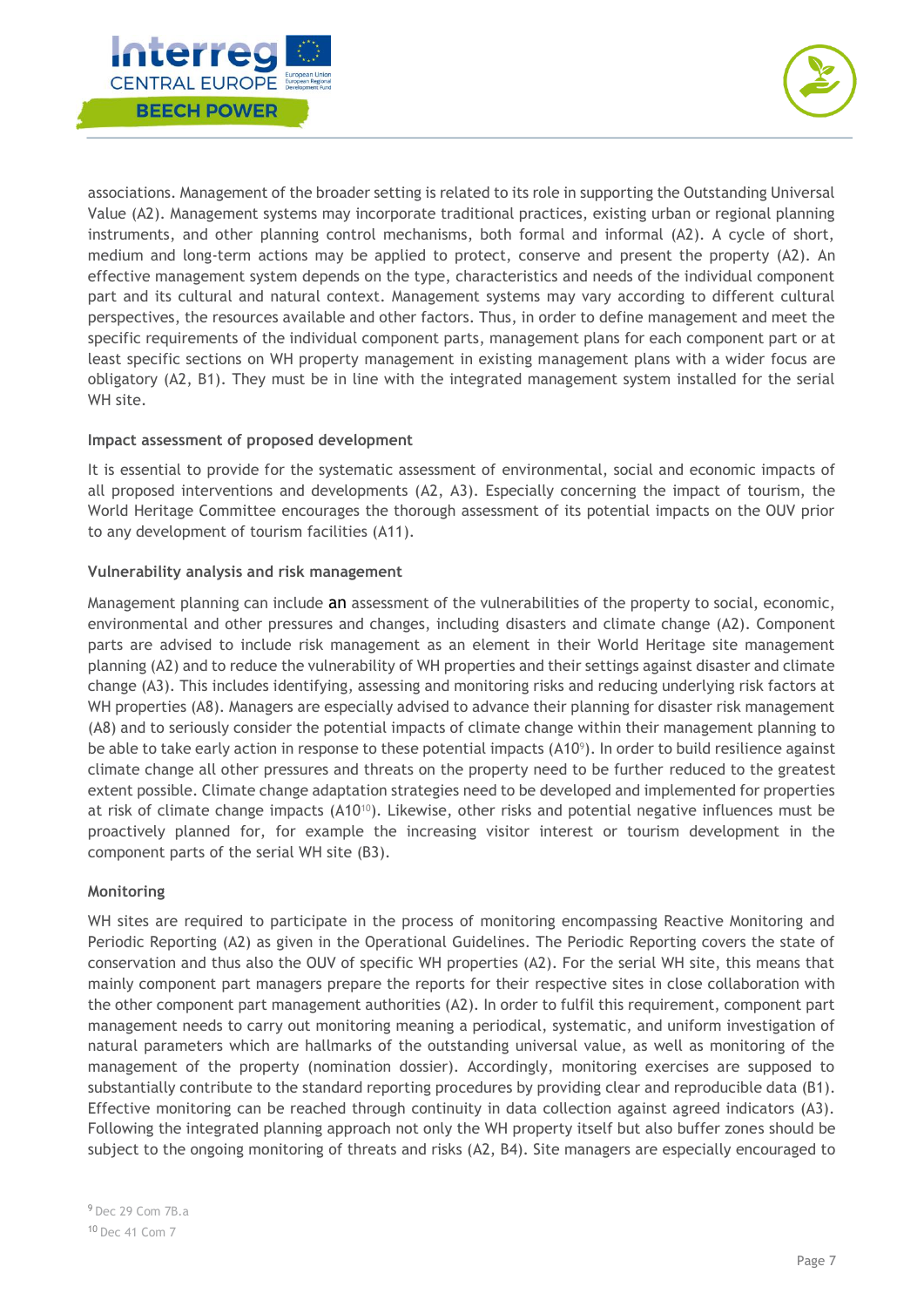



seriously consider the potential impacts of climate change within their management planning and to include this topic in site-level monitoring and reporting (A7, A9, A1011).

#### <span id="page-10-0"></span>**3.3.6 Research and knowledge management**

#### **Participate in cooperative research and knowledge sharing**

Component part managers need to participate in cooperative research and knowledge sharing in order to fulfil the obligations with regard to monitoring and reporting linked with the WH status and to contribute to proper coordination and governance of the serial WH site they are part of.

Especially with regard to natural disasters and climate change, several WH policies and WHC decisions demand to strengthen international cooperation and knowledge sharing amongst WH sites but also with other partners that have responsibility, resources and expertise related to climate change (A7) aiming at

- mitigating impacts of major natural disasters affecting World Heritage properties and reducing vulnerabilities on lives, properties and livelihoods (A1012),
- $\Box$  advocating relevant climate change research, by influencing and supporting partners that are mandated to carry out such research (A7),
- $\Box$  catalysing the international debate and obtaining public and political support for policies to mitigate climate change (A7, A9),
- $\Box$  communicating best practices in vulnerability assessments, adaptation strategies, mitigation opportunities, and pilot projects (A7).

In the Joint Declaration of Intent for the serial WH site the state parties agreed to participate in cooperative and transnational research programmes and projects (incl. inventories, responses to climate change, research on natural forest ecosystems) (B2) as well as in collaborative training and capacity building through exchange of specialists, for example (B2). Component part managers should therefore get directly involved in and benefit from such programmes and projects. Further, a common web-based information platform to inform the public and to exchange data among the managements of the component parts (B2) is envisaged – component part managers are thus asked to contribute to the establishment, maintenance and updating of such a tool.

Specifically addressing the serial WH site the WH Committee recommends to make use of the strong history of cooperation between State Parties (B3), to learn from component parts that have been inscribed longer to avoid the same conservation issues elsewhere (B3) and to build upon the European Beech Forest Network as a useful initiative to network all beech forest in Europe (B3).

## <span id="page-10-1"></span>**3.3.7 Institutional capacity**

#### **Ensure adequate human resources**

Effective management can only be ensured with adequate human resources (A11). Not only the number of staff (B3) is relevant for the conservation and protection of the component parts but also their abilities, knowledge and skills. Component parts should analyse their exact human resource needs (A5) in order to identify shortcomings and needs for capacity building and staff development programmes. In order to improve management quality component part managers should participate in adequate training programmes (A2, B2), exchange among specialists (B2) and joint capacity-building strategies (A5). Capacity building should cover practitioners, institutions, concerned communities and networks across a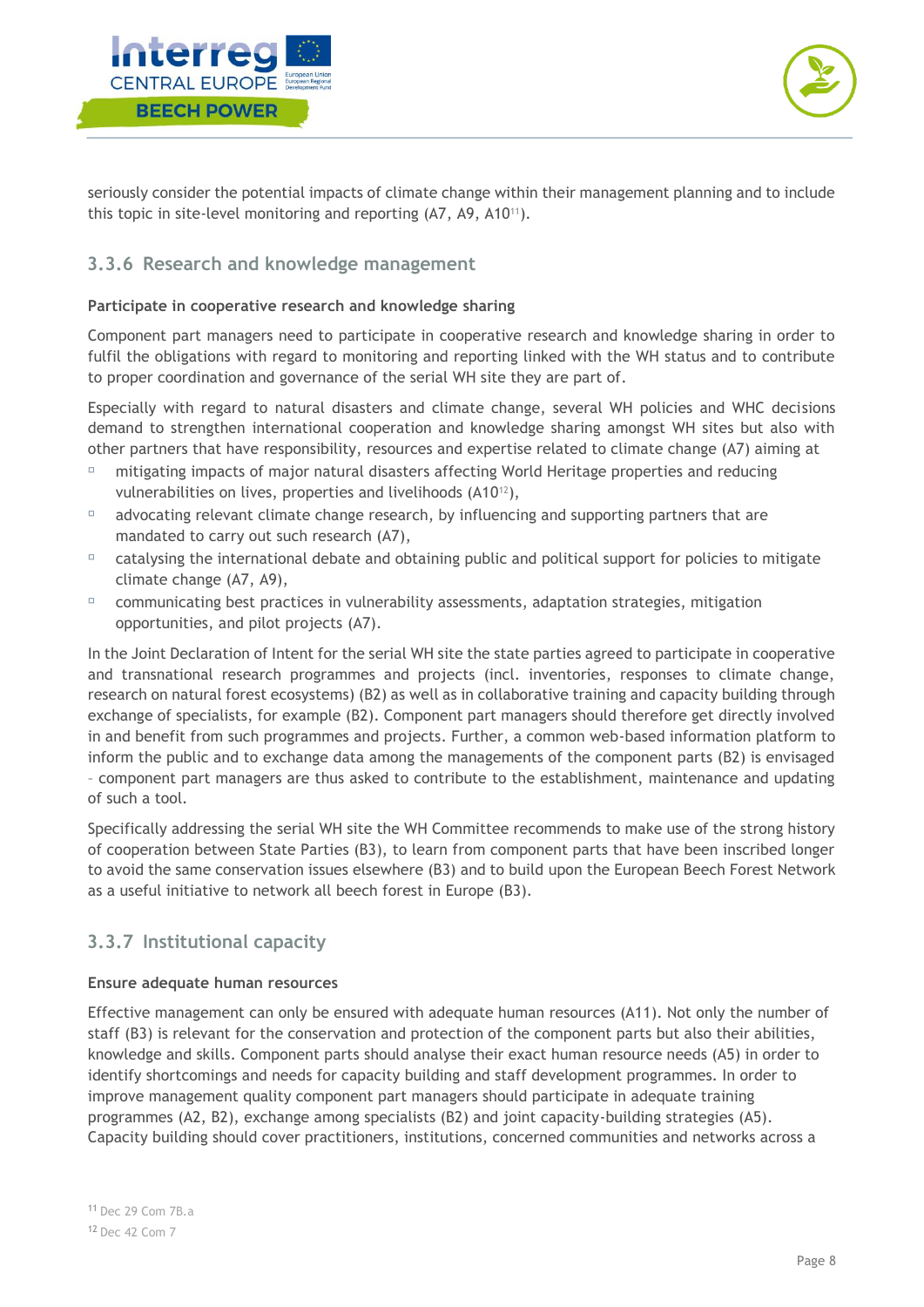



wide interdisciplinary and inter-sectoral spectrum (A3). Topics to be covered in capacity building include rights-based approaches (A3), risk preparedness (A2), research abilities (A2) and climate change (A3).

#### **Ensure financial sustainability**

Effective management also depends on adequate material and financial resources (A 11). The WH Committee requests committed funding arrangements to safeguard consistent site management at component level (B4). Component part managers should therefore make their own efforts to demand this.

#### <span id="page-11-0"></span>**3.3.8 Governance**

#### **Contribute to integrated management system**

As required by the WH Operational Guidelines, the serial WH property has an integrated management system with a joint management committee and a supportive coordinating body for managing the site across all component parts. Component part management are requested to actively contribute to the Integrated Management System (A11, B1) by representing the component part in the National Steering Group, appointing and supporting Thematic Experts and their special tasks as well as by actively supporting and engaging the Integrated Management Panel in management by participating in the requested activities such as the periodic reporting (A2). Component part representatives of protected areas or component parts may also become members of the Joint Management Committee (B2).

#### **Pursue a partnership approach in component part governance**

Effective management also requires close collaboration between the different actors in WH property management such as property managers, the agency with management authority and stakeholders (A2). In fact, a partnership approach should be pursued. Partners may be those individuals and other stakeholders, especially local communities, indigenous peoples, governmental, non-governmental and private organizations and owners who have an interest and involvement in the conservation and management of a World Heritage property (A2). Especially the active participation of the communities and stakeholders concerned with the property should be promoted and encouraged as necessary conditions to its sustainable protection, conservation, management and presentation (A2). The component parts of the serial sites are requested by the WHC to continue to involve and consult relevant stakeholders through a participatory process (B5). In order to support local collaborative governance and effective management, recognition and awareness across all relevant national and regional agencies of the World Heritage status of the property should be promoted (A10<sup>13</sup>) by component part management. This might support the setting up of effective inter-institutional coordination mechanisms (A3).

#### **Fully respect and engage all stakeholders**

In the process of stakeholder participation component part managers should ensure the full respect and participation of all stakeholders and rights holders, incl. indigenous peoples and local communities at all levels of governance (A3, A4). Also equal and respectful consultation, full and effective participation and equal opportunities for leadership and representation of both women and men within activities for the conservation and management of the property (A3) should be pursued. When or where relevant, component part management should ensure that gender-rooted traditional practices within the property, for example in relation to access or participation in management mechanisms, have received the full consent of all groups within the local communities through transparent consultation processes that fully respects gender equality (A3).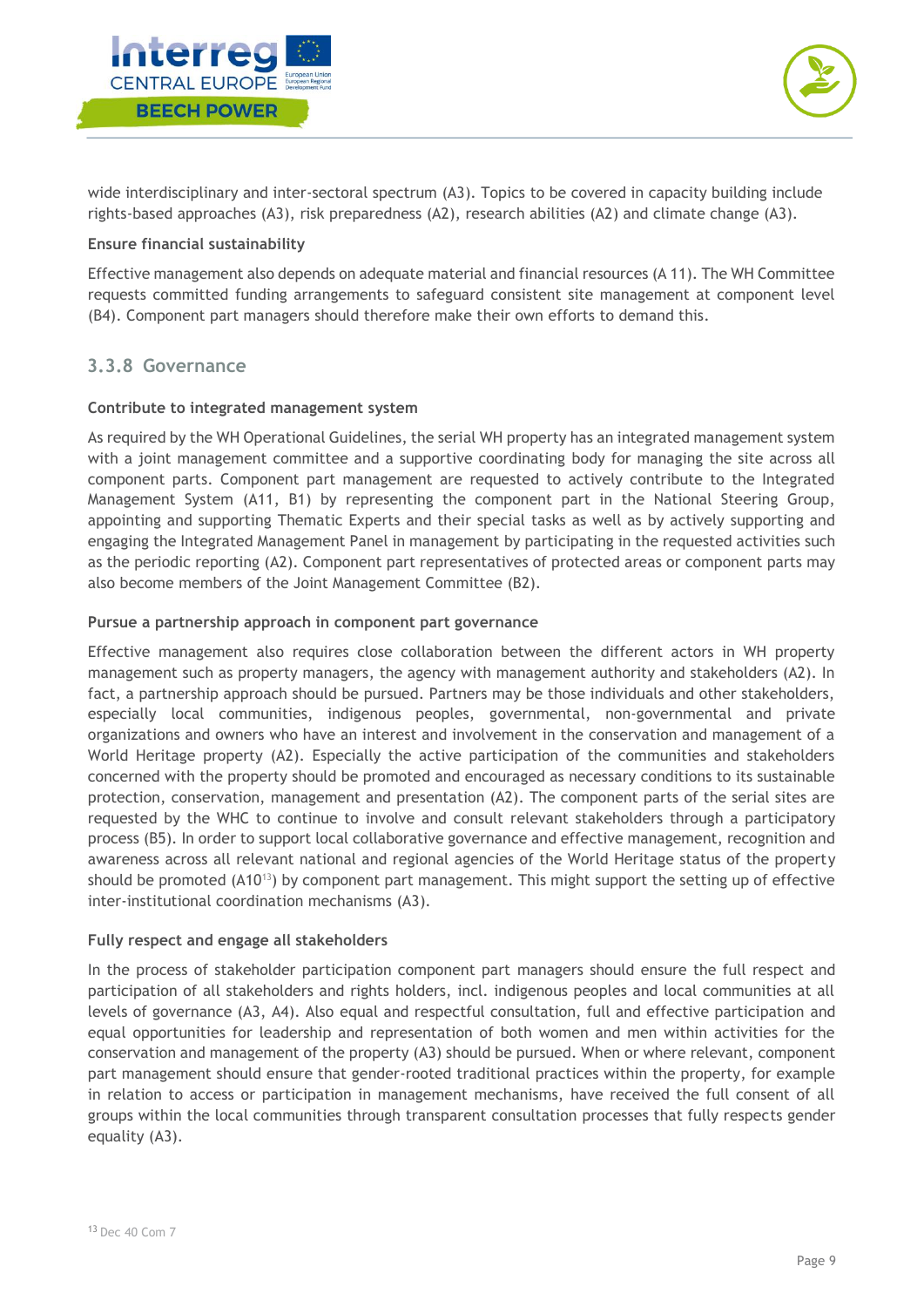



### <span id="page-12-0"></span>**3.3.9 Education and Communication**

#### **Present the component part as World Heritage**

Component part managers are advised to develop a comprehensive site presentation and interpretation programme for visitors (A2) considering a) visitor facilities such as signage, trails, notices, publications or guides that may include interpretation/explanation, b) a museum, exhibition, a visitor or interpretation centre devoted to the property and/or c) the potential use of digital technologies (A11). The use of the World Heritage emblem can be useful to further the aims and optimize knowledge of the World Heritage Convention. It can enhance the marketing value of products associated to the WH site. However, its abuse, e.g. for inappropriate unauthorized commercial or other purposes, must be prevented (A2). In all presentation and communication, it is important that properties present themselves as World Heritage and that visitors experience them as such. The representation of the WH status and therefore of the WH Convention must be of high quality (A1014). For the component parts of the serial site it is important to adequately communicate the wider context, i.e. that the specific site is one part of a whole series of sites belonging to one WH property.

#### **Educate on the value of Natural Heritage**

Education and awareness-raising programmes should aim to convey the need to preserve World Heritage – in global terms as well as site-specific. The development of educational materials, activities and programmes is encouraged (A2). Component parts are also encouraged to organise awareness-raising activities especially for the local communities in order to increase understanding and appreciation of the need and approaches to preserve natural heritage (A2) and mobilise their active participation in heritage conservation and management (A11). The role of natural heritage in the life and well-being of the local and wider community should be emphasised (A2).

#### **Communicate implications of climate change**

WH sites can be a means to raise awareness about the impacts of climate change upon World Heritage and to communicate best practices in vulnerability assessments, adaptation strategies, mitigation opportunities, and pilot projects (A7). Component part managers are advised to use the network of World Heritage properties to highlight the threats posed by climate change to natural heritage and to demonstrate management actions that need to be taken to meet such threats both within the properties and in the wider context. The results about climate change affecting World Heritage properties must reach the public at large (A10<sup>15</sup>).

### <span id="page-12-1"></span>**3.3.10 Community development and well-being**

The WH Convention requires the adoption of a general policy, which aims to give the cultural and natural heritage a function in the life of the community (A1). World Heritage properties may sustain biological and cultural diversity and provide ecosystem services and other benefits, which may contribute to the quality of life and well-being of communities concerned (A2). Management should therefore recognise the close links and interdependence of biological diversity and local cultures within the socio-ecological system of WH property as well as fundamental role of component parts for the resilience of communities (A3) strengthening the ability to resist, absorb and recover from effects of natural hazards and climate change (A3). For this, component part management may support a variety of ongoing and proposed uses that are ecologically and culturally sustainable (A2). Supporting community development can contribute to the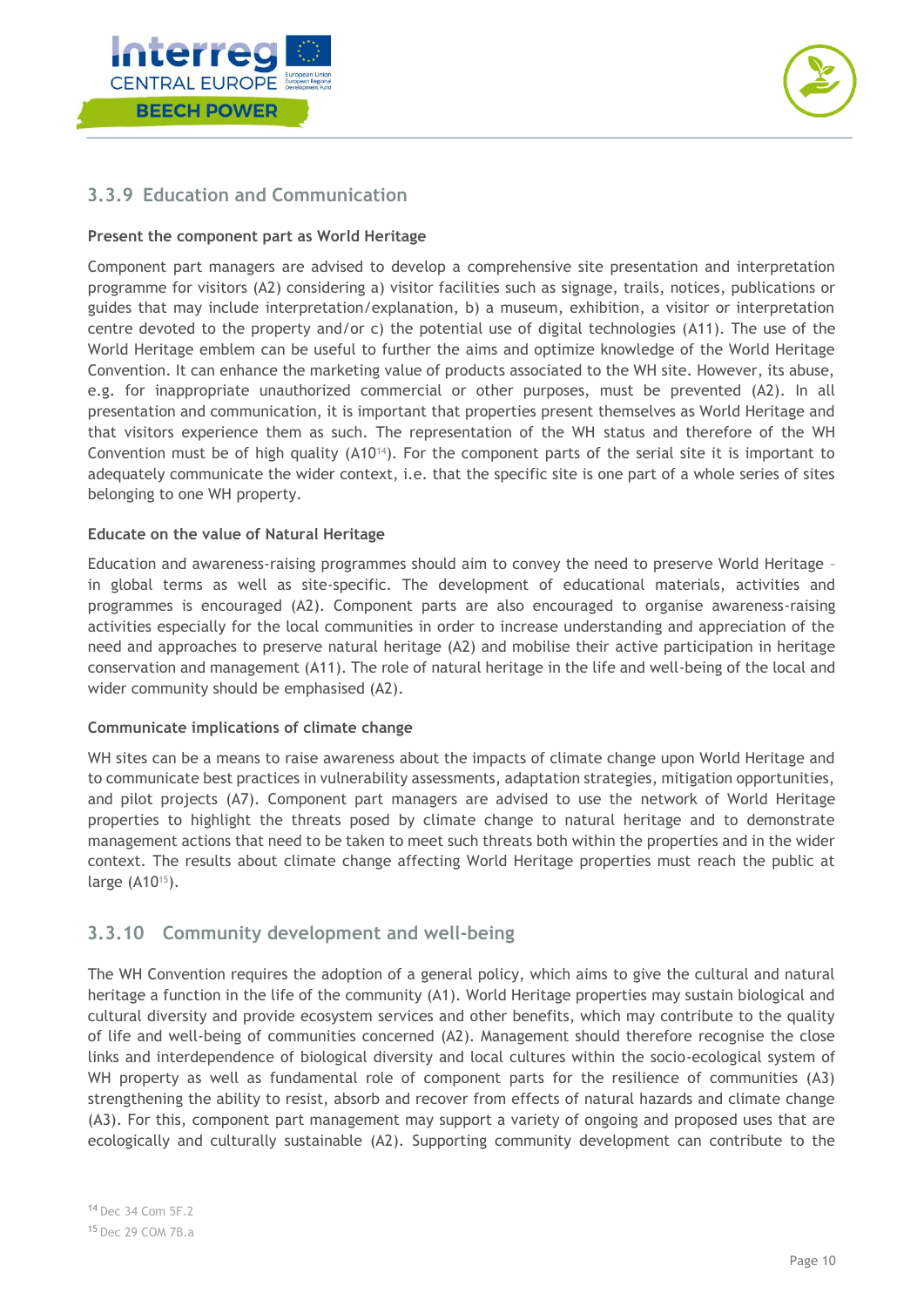



creation of regional ownership of and shared responsibility for the WH site (A3). Since state parties have agreed to participate in sustainable development in the adjacent areas of the component parts (B2) this obligation must be adequately reflected in site-level management:

#### **Promote inclusive social development**

Management strategies and activities should aim to i) contribute to inclusion and equity ii) respect, protect and promote human rights, iii) recognise cultural diversity, and iv) respect, consult and involve all members of local communities. Both universal and local values should be recognised within the management system of the component parts (A3).

#### **Pursue a rights-based approach**

A rights-based approach includes respecting, protecting and promoting human rights (i.e. environmental, social, economic and cultural rights). It also means to respect cultural and spiritual values and practices and to sustain spiritual associations (A11). Applying highest standards for the respect and realisation of human rights, WH sites can function as exemplary places (A3).

#### **Support inclusive economic development**

Inclusive economic development aims to secure local employment, income and livelihoods by promoting and supporting economic investment, innovation, local entrepreneurship and quality tourism (A3). It may be beneficial to take into account the traditional uses of local communities in strategy development and to support the livelihoods of local communities through initiatives related to environmentally and culturally compatible options in order to prevent any threats from human activity to the OUV of the property, and to promote the sustainable exploitation of resources and sustainable livelihoods (A11) For instance, World Heritage properties are important travel destinations that, if managed properly, have great potential for inclusive local economic development, sustainability and strengthening social resilience. Sustainable forms of tourism development, including community-based initiatives, should be accompanied by inclusive and equitable economic investment to ensure benefit sharing in and around World Heritage properties (A3). Component part management should integrate the idea of inclusive economic development in strategy development as an approach of contributing to threat reduction and sharing benefits from the WH status with the local community, which may increase acceptance and support. For example, cooperative management agreements with local groups and tourism agencies can enhance the achievement of management goals and ensure local community engagement in component parts (B4).

#### **Foster peace and security**

Component part management should acknowledge the reality of cultural diversity within and around the WH property and promote respect for this diversity. Culturally pluralistic approaches should be promoted in appropriate strategies for conservation and management of the site (A3). Further, management strategies should account for conflict prevention, promote conflict resolution and contribute to post-conflict recovery (A3).

#### **Safeguard gender equality**

In order to safeguard gender equality component part management should (A3) make commitments to equal and respectful consultation, full and effective participation and equal opportunities for leadership and representation of both women and men within activities for the conservation and management of the property (A3). When or where relevant, component part management should ensure that gender-rooted traditional practices within the property, for example in relation to access or participation in management mechanisms, have received the full consent of all groups within the local communities through transparent consultation processes that fully respects gender equality (A3).